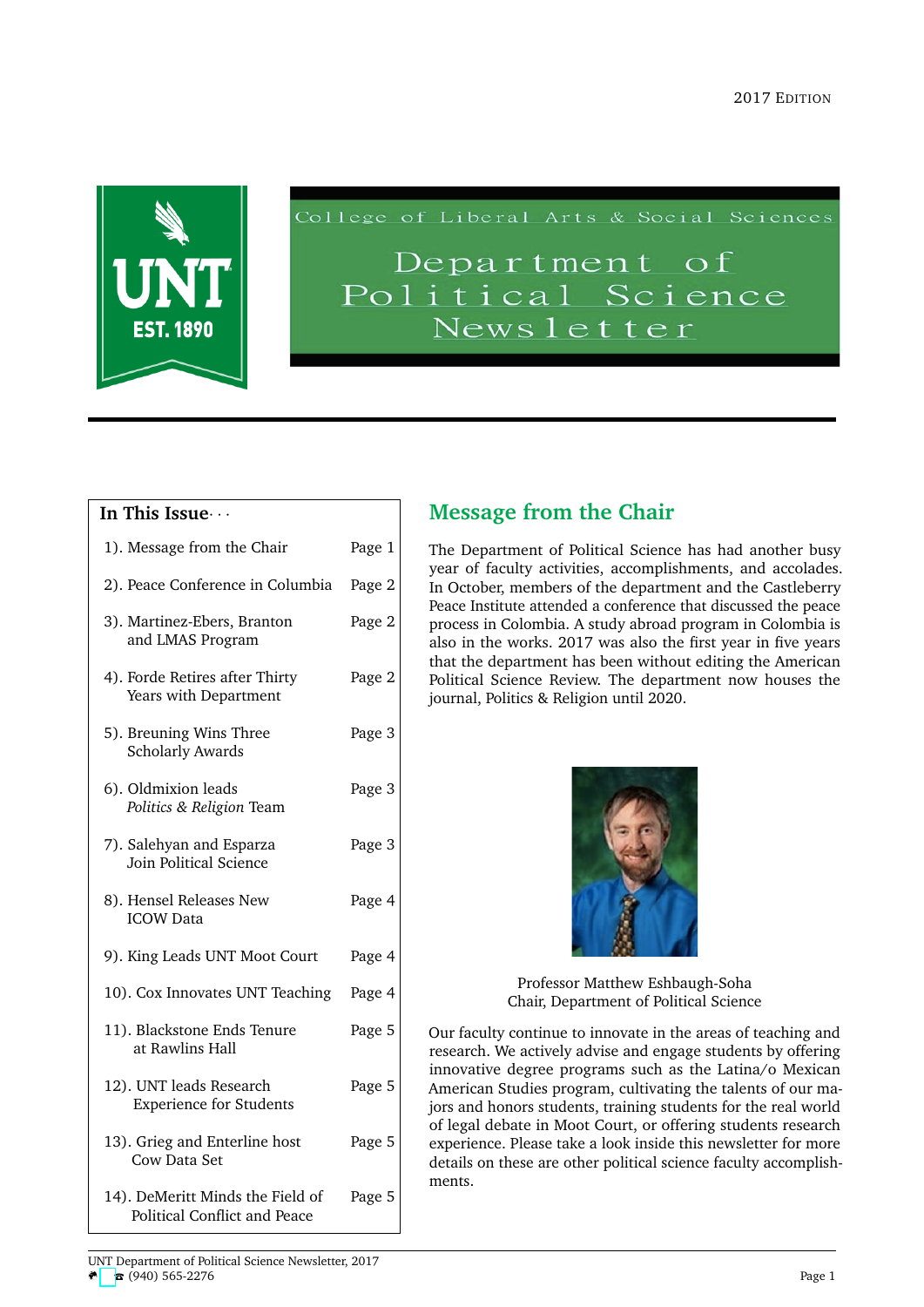#### Peace and Justice Conference in Medellin, Colombia

In October 2017, the Department of Political Science's Castleberry Peace Institute co-hosted with (*Univedsidad Ponitifica B olivarian*, *Universidad EAFIT* (Medellin) and the *Museo Casa de la Memoria*) the Peace and Transitional Justice Conference in Medellin, Colombia. The Conference brought together UNT, Colombian and international scholars to discuss the peace process in Colombia and efforts to provide justice Bachelor of Arts in Integrative Studafter decades of civil war. James ies: Theme Latina/o and Mexican-Meernik, David Mason, Jacqueline American Studies. Demeritt, and Diego Esparza led the UNT Castleberry Institute's effort in bring this important conference to realization.



The Conference is a part of an ongoing project to study the impact of the peace agreement that the Colombian government recently signed with the largest of the guerilla armies-the FARC (The Revolutionary Armed Forces of Colombia). Conference participants explored how knowledge of peace processes and justice after conflict helps to understand other post conflict environments.

This conference is the beginning of an ongoing partnership with colleagues in Colombia. The collaborative projects also involves the development of research projects, study abroad experiences for students, and the publication of conference proceedings and other products in both journal and book forms.

#### **Professors** Martinez-Ebers and Branton Build UNT's LMAS Program

Professors Valerie Martinez-Ebers and Regina Branton have been instrumental in building the University of North Texas Latino and Mexican American Studies (LMAS) Program. Professor Martinez-Ebers serves as Director of the LMAS program and was the primary architect for the development of the LMAS Certificate P rogram and the



Professor Martinez-Ebers Director of LMAS Program

Professor Martinez-Ebers also organized and oversaw all LMAS programs including the Distinguished Lecturer/Artist Series, Celebrations of Achievement, Dia de Los Muertos Altars and numerous other events that highlight the overall contributions of Latino and Mexican American Scholarship and Culture.

Professor Branton serves as Associate Director of the LMAS program. She has assisted in the development of curriculum, planning and exciting events, and managing the program budget. Other Department of Political Science faculty members affiliated with the LMAS Program are Professors Tony Carey, Glen Professor Forde received his Ph.D.in Biglaiser, Diego Esparza, Andrea Political Philosophy from the Uni-Silva, Idean Salehyan, and Lee versity of Toronto in 1984. Prior to Walker.

The goal of the LMAS academic program is to provide students with an understanding of the implications of Latino and Mexican-America

past, current, and future history and culture on regional communities and beyond. The LMAS program contributes to the academic environment by producing and promoting salient theoretical and methodological ideas to enhance education, community development, and scholarship opportunities for LMAS students, partners and the greater UNT community.

## Professor Steven Forde Retires after 30 Years at UNT

In 2017, Professor Steven Forde retired after a thirty year career at the University of North Texas (1987- 2017). During his distinguished career, Professor Forde served as Chair of the Department of Political Science from 1994 to 1998 and as coeditor of the *American Political Science Review* (2012-2017), the premier journal of the Political Science discipline. Additionally, Professor Forde was a particularly important member of the Department in teaching political philosophy (political theory) at both the graduate and undergraduate level. He supervised numerous doctoral students who focused on political and democratic theory.



Professor Steven Forde

joining UNT's Department of Political Science, he served as Visiting Assistant Professor at Michigan State University (1985-86) and the University of Oregon (1986-87). Professor Forde was promoted to associate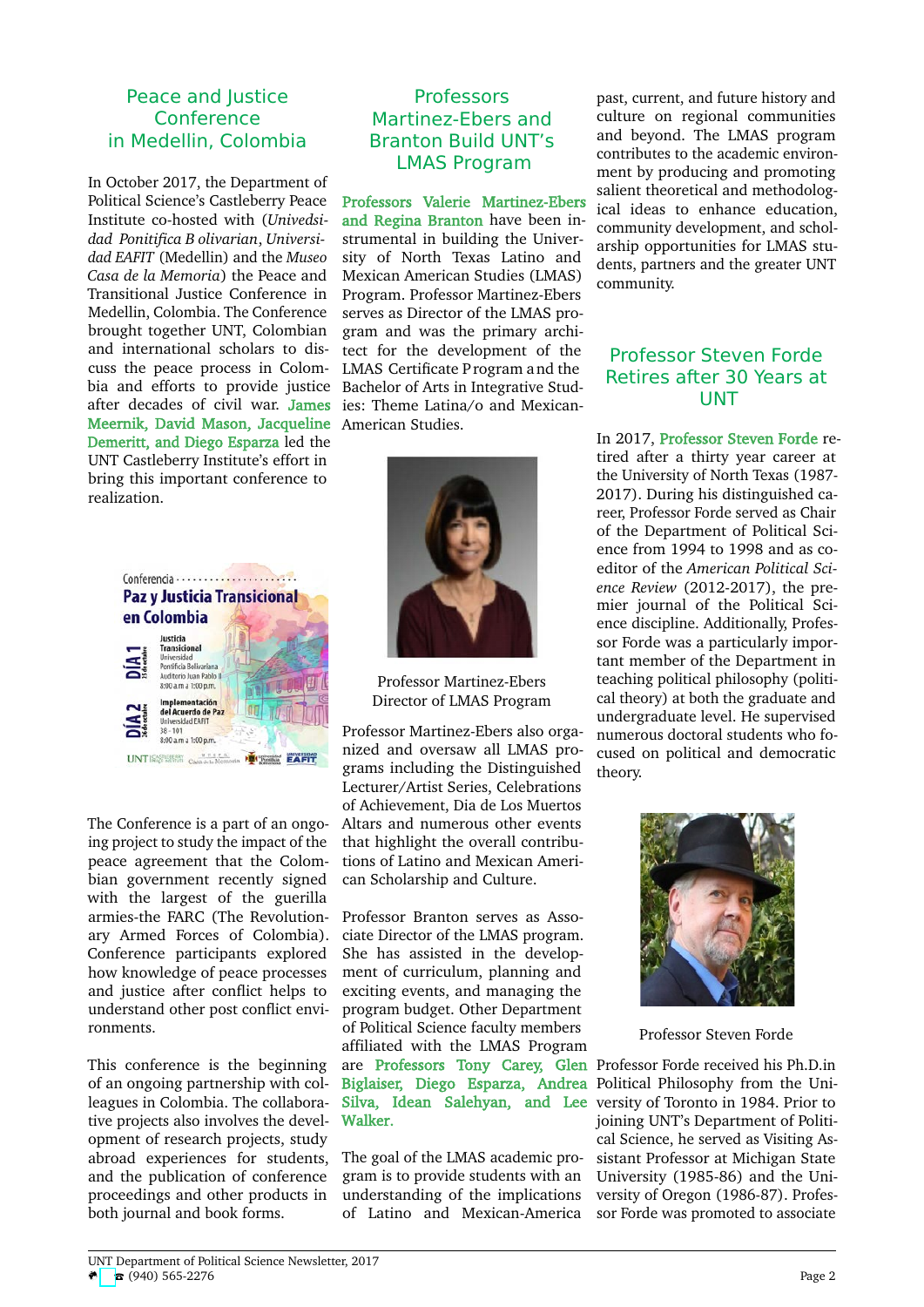professor with tenure in 1993, and promoted to Professor in 2001. During his time at UNT, Professor Forde published three books and numerous journal articles. His most recent book was published in 2013 and is titled *John Locke: Modern Science and Modern Politics* and is published by Cambridge University Press. His first book was published in 1989 and is titled *The Ambition to Rule: Alcibiades and the Politics of Imperialism in Thucydides*. It is published by Cornell University press. He published journal articles in top political science journals, including the *American Political Science Review*, the *American Journal of Political Science*, the *Journal of Politics*, *Review of Politics*, and *International Studies Quarterly*.

#### Professor Breuning Receives Awards from Three Scholarly Communities

In 2017, Professor Marijke Breuning received the Quincy Wright Distinguished Scholar Award from the International Studies Association Midwest, the Distinguished Scholar Award from the Foreign Policy Analysis (FPA) section of the International Studies Association, and the Susan S. Northcutt Award from the International Studies Association.



#### Professor Marijke Breuning

The Quincy Wright Distinguished Scholar Award was created in 2000 and is given annually to a scholar who has significantly influenced the ISA-Midwest region and has an exceptional record of scholarship in international studies. FPA Distinguished Scholar Award honors outstanding scholarship in foreign policy analysis. The Susan S. Northcutt Award was established in 2003 by the Women's Caucus for International Studies (WCIS) and recognizes individuals who actively works towards recruiting and advancing women and other minorities in the profession.

## Professor Elizabeth Oldmixon leads Politics & Religion Editorial Team

In 2017, Professor Elizabeth Oldmixon became co-Editor-in-Chief of the scholarly journal, *Politics & Religion*. She is co-Editor with Mehmet Gurses of Florida Atlantic University and Nicholas Tampio of Fordham University. *Politics and Religion* is the journal of the Religion and Politics Section of the American Political Science Association. The new editorial team has signed on for a three year term.



Professor Elizabeth Oldmixon Editor-In-Chief of *Politics & Religion*

*Politics & Religion* is an international journal that publishes peerreviewed research on the relationship between religion and politics around the world. The journal publishes innovative work from all methodological approaches in the subfields of political science, including international relations, American politics, comparative politics, and political theory. The overall aim of the journal is to improve understanding of religion's role in various aspects of world politics.

#### Professors Salehyan and Esparza join UNT Political Science Department

During 2017, Professors Idean Salehyan and Diego Esparza joined UNT's Department of Political Science as associate professor and assistant professor, respectively. Professor Salehyan returns to UNT after a two year period as an associate professor of Political Science at the University of Texas-Dallas (2015-2017). He had previously been an associate professor of Political Science at UNT from 2011 to 2015.



Professor Idean Salehyan

Professor Salehyan holds a Ph.D. in Political Science from the University of California-San Diego (2006). He joined UNT Department of Political Science in 2006, and was an assistant professor of Political Science from 2006 to 2011. He was promoted to associate professor with tenure in 2011. Professor Salehyan's work focuses on decisions by governments to repress their citizens and the determinants of election-related violence. He is the Director of the Social Conflict Analysis Database (SCAD) project which tracks social and political unrest in Africa and Latin America.



Professor Diego Esparza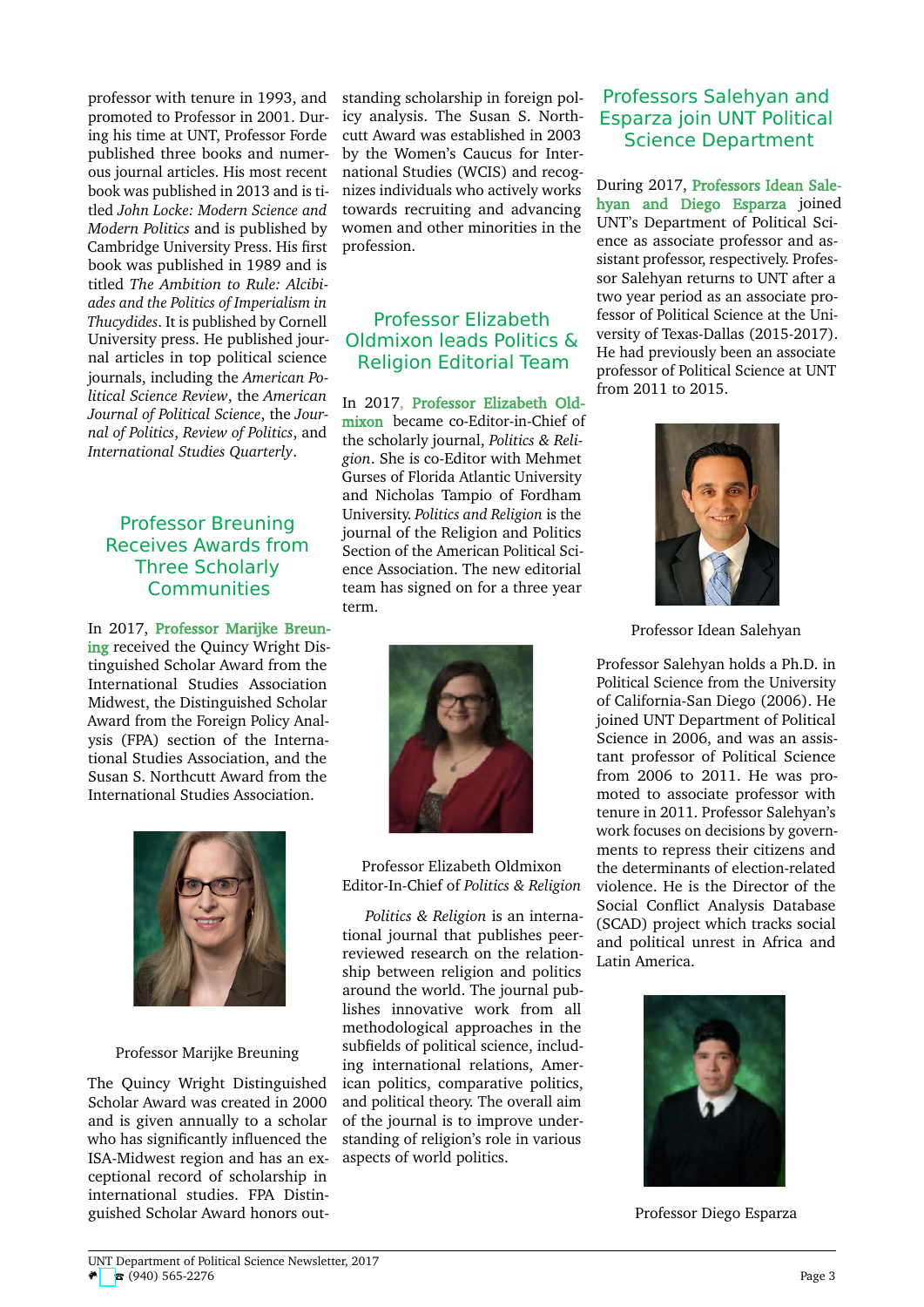Professor Diego Esparza comes to UNT from a two year period at the Navel Postgraduate School. He holds a PH.D. in Political Science from the University of California-Riverside (2015). Professor Esparza's research focuses on police, intelligence, civil-military relations, and Latin American politics. He is affiliated w ith b oth t he Castleberry Peace Institute and UNT's Latino and Mexican American Studies (LMAS) Program.

## Professor Hensel releases ICOW Update

During 2017, Professor Paul Hensel released the next iteration of the Issue Correlates of War (ICOW) data set. The Issue ICOW project is a research project that collects systematic data on contentious issues in world politics.



Professor Paul Hensel

The data project has received funding from the National Science Foundation, the US Agency for International Development and the Department of Defense's prestigious Minerva grant program. During this release period, Professor Hensel and his co-director (Professor Sarah McLaughlin Mitchell (University of Iowa)) contributed updates to the ICOW Colonial History, Historical State Names, Multilateral Treaties of Pacific Settlements (MTOPS), Territorial Claims data sets, and the COW Direct Contiguity and Colonial Contiguity data.

Professor Hensel is also working to release the first complete global version of the ICOW River Claims data and of peaceful attempts to settle both territorial and river claims. The ICOW data was first introduced to the Political Science Community in 2001. In the last three years, the ICOW website has been visited more than 26,000 times.

## Professor Kimi King Leads UNT Moot Court

Professor Kimi King serves as the primary advisor for University of North Texas Moot Court Program. Under her leadership, the Moot Court Program has grown larger and more successful. Moot Court is a competition-based organization aimed to involve undergraduate students in debates on current legal issues addressed by appellate courts. In 2016, the UNT Moot Court won a national championship in the writing award category. Additionally, the Moot Court team grew to 24 members in 2017 (the largest number ever). Since 2000, more than 225 students have participated in the Moot Court Program.



#### Professor Kimi King

Currently, Professor King is working with UNT's Office of Advancement to develop a one million dollar endowment for UNT's Moot Court Program. In 2017, Professor King acquired the first \$25,000 toward the goal. Professor King also serves as the tournament director for the American Moot Court Association 2018 national competition which will be held in Dallas, TX in January 2018.

Professor Gloria Cox Continues to Innovate Faculty/Student Interaction at UNT



Professor Gloria Cox

In her academic career, Professor Gloria Cox has continually been an innovator in faculty/student interactions. In 2017, she again is a leader in addressing one of the chief concerns of students, employers and academics, writing. With UNT Political Science Librarian Julie Leuzinger, Professor Cox has implemented a freshman level political-science majors only class that emphasizes scholarly writing.

Professor Cox and Ms. Leuzinger have documented their experiences and methods in the pedagogical paper "Teaming Up to Introduce New Freshman to Research: The Librarian and the Professor." Professor Cox presented the paper at the 2018 Southern Political Science Association Annual Meeting in New Orleans, LA.

In addition to her recent work, Professor Cox was the founding Dean of UNT's Honors College (2005-2015) and Director of UNT's Honors Program from 1996 to 2005. She was also the first e ditor o f U NT Political Science Workbook (published Soomo Learning). The Workbooks are used in the two introduction to U.S. Politics classes and are designed to help students develop critical thinking skills, social responsibility, communication skills and political knowledge.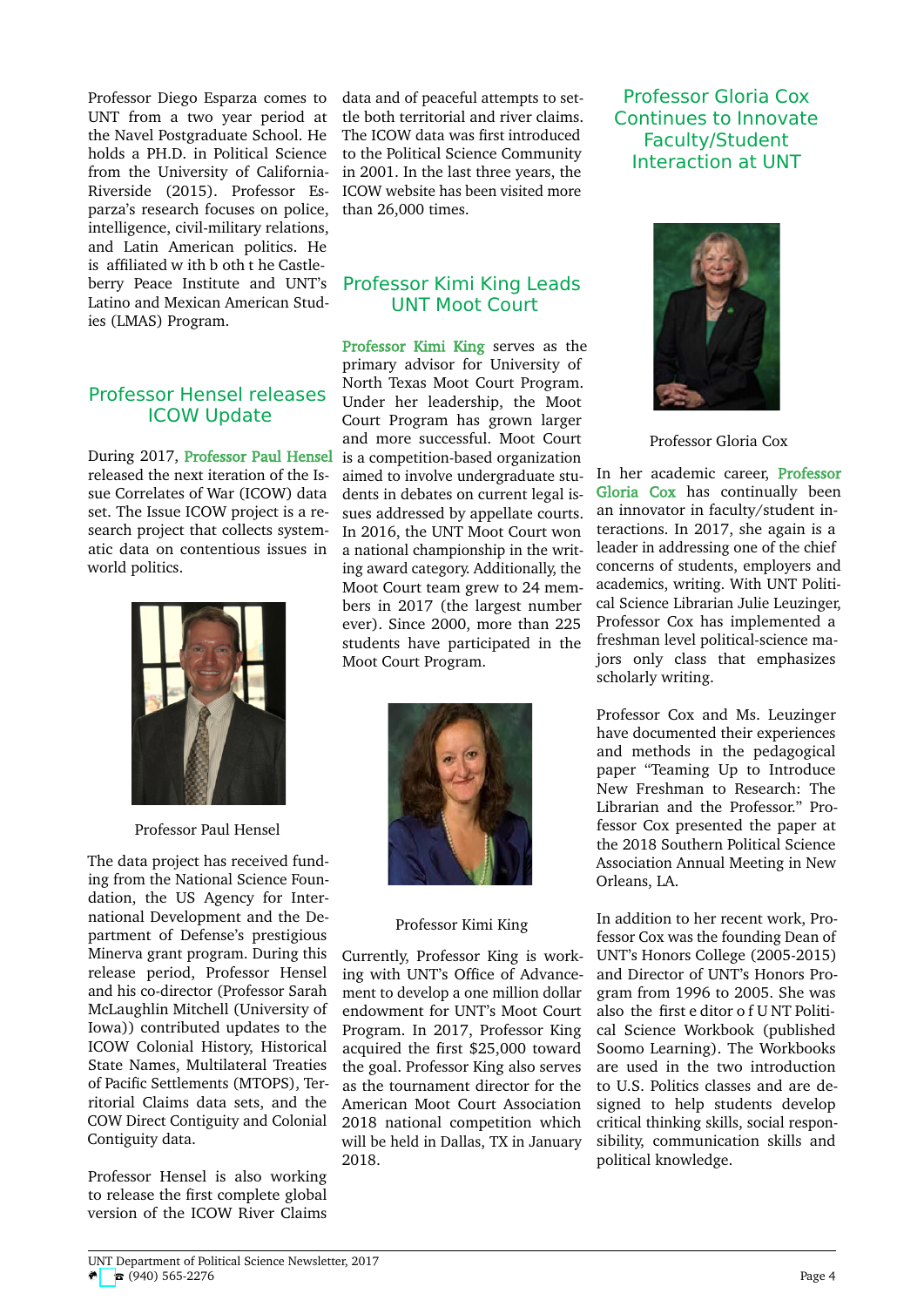#### Professor Blackstone ends Her Term as Faculty in Residence

In 2018, Professor Bethany Blackstone completed her term as Faculty in Residence at University of North Texas's Rawlins Hall. As Faculty in Residence, Professor Blackstone regularly hosted and participated in programs for UNT Housing and the UNT Honors College. She served in the position for three years.



Professor Bethany Blackstone

In her role as Faculty in Residence, Professor Blackstone provided valuable counsel and advice to the 487 Rawlins' residents in one-onone meetings. She also oversaw the resident-hall staff. In addition, Professor Blackstone hosted programs for residents, and attending events sponsored by members of the Rawlins Hall staff. As consequence of her position, Professor Blackstone was frequently asked to participate in campus programs beyond those that required by the Faculty in Residence position.

## UNT Professors lead NSF's only Political Science REU

UNT Professors John Ishiyama leads the only National Science Foundation funded Research Experience for Undergraduates site in the discipline of Political Science. The UNT NSF-REU on Conflict M anagement and Peace Science is a unique program that is designed to provide undergraduate students from across the country the opportunity to engage

flict management and peace science.



Professor John Ishiyama

The 2017 Program included eight students who were recruited nationally for the eight-week Summer residency experience. Students were in residence at UNT from early June until the end of July. The 2017 Program integrated training in research on conflict management with training in Geographic Information System (GIS). The current UNT-REU is funded by National Science Foundation Grant 1359148. Professor Joseph Oppong (UNT Geography) is co-Prinicipal Investigator on the grant.

In the 2017 program, student participants develop theoretical propositions that were tested empirically using geocoded data and reported their findings in a poster session on the concluding day of the Summer residency and at national professional political science conference.

in graduate-level research in con- University of North Texas. Professor Michael Grieg was co-Principal Investigator (along with Professor Ishiyama) on a prior iteration of the REU site grant. Activities in the prior iteration of the program include workshops on theory development, research methodology, and the graduate school application process.

> The Program also has activities that are designed to build a sense of research community among students, faculty and graduate student mentors. The program has hosted students from Prairie View A&M University, University of Illinois, Oklahoma State University, University of South Florida, and of course, the University of North Texas.

#### UNT Professors host Another COW Data set

In addition to Professor Hansel's ICOW contribution, UNT Professors Michael Grieg and Andrew Enterline continue to serve as host of the Correlates of War (COW) National Materials Capabilities Data Set. The National Material Capabilities data set contains annual values for total population, urban population, iron and steel production, energy consumption, military personnel, and military expenditure of all state members, currently from 1816-2012. The widely-used Composite Index of National Capability (CINC) index is based on these six variables and included in the data set.



#### Professor Michael Grieg

The 2017 REU Summer Residency project is a continuation of the Research Experiences for Undergraduates (REU) Site Program at the



Professor Andrew Enterline

COW implemented a distributed system of data set hosting to insti